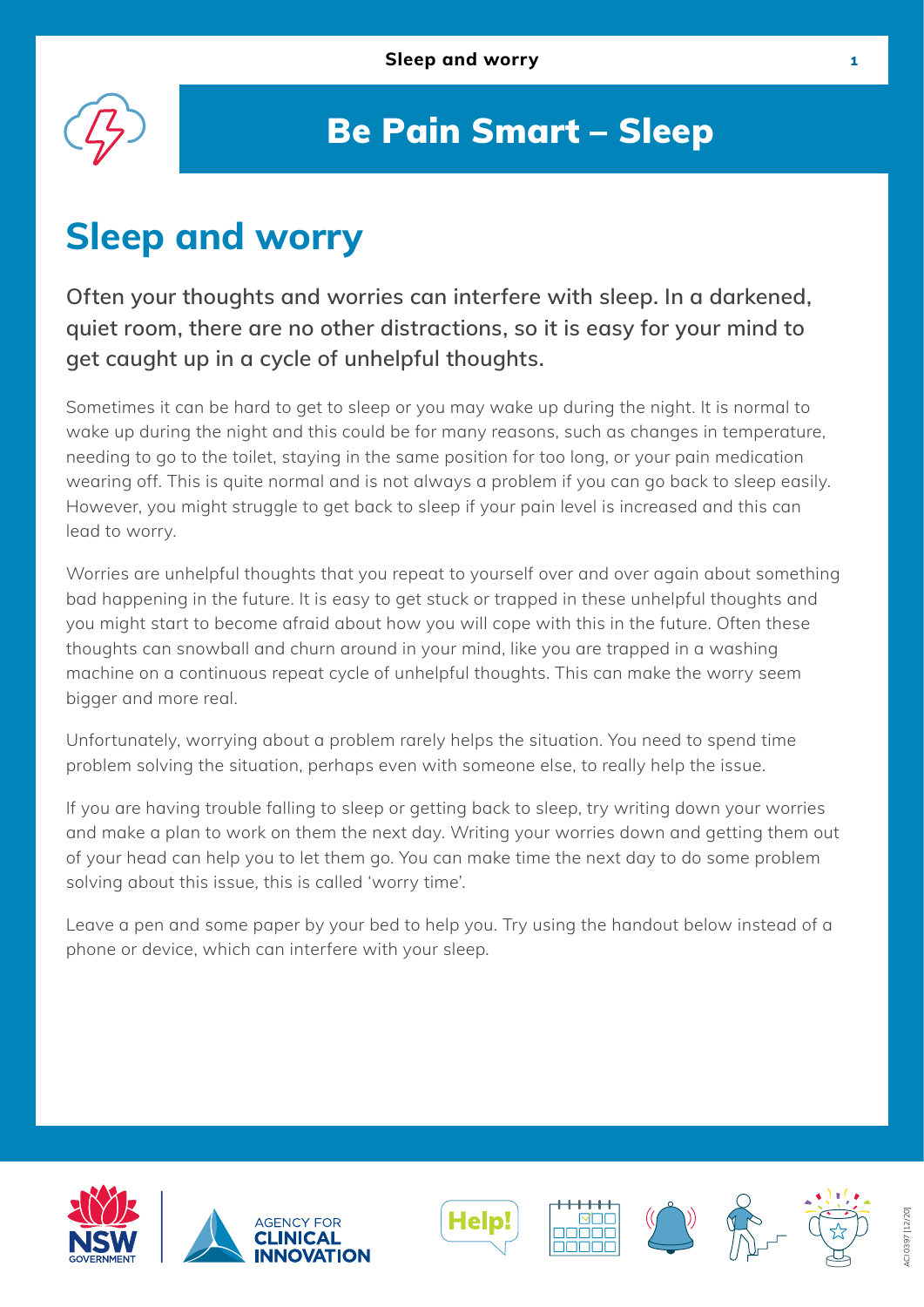

## Be Pain Smart – Sleep

### **Example worry worksheet**

#### **What am I worried about at the moment?**

I am worried about my finances. There seems to be more bills every day. I am struggling to pay the old bills, and then new ones appear.

I am worried that I will not be able to pay my rent. If I get evicted, I do not know what I will do.

#### **Can I do something about this right now?**

Probably not. I do have a budget in place and if I stick to it I will be able to pay my bills off. There is nothing I can do at 12:00am to help me with this problem.

#### **When will I make some 'worry time' to focus on this worry?**

I will plan some 'worry time' tomorrow at 2:30pm to think about this problem.